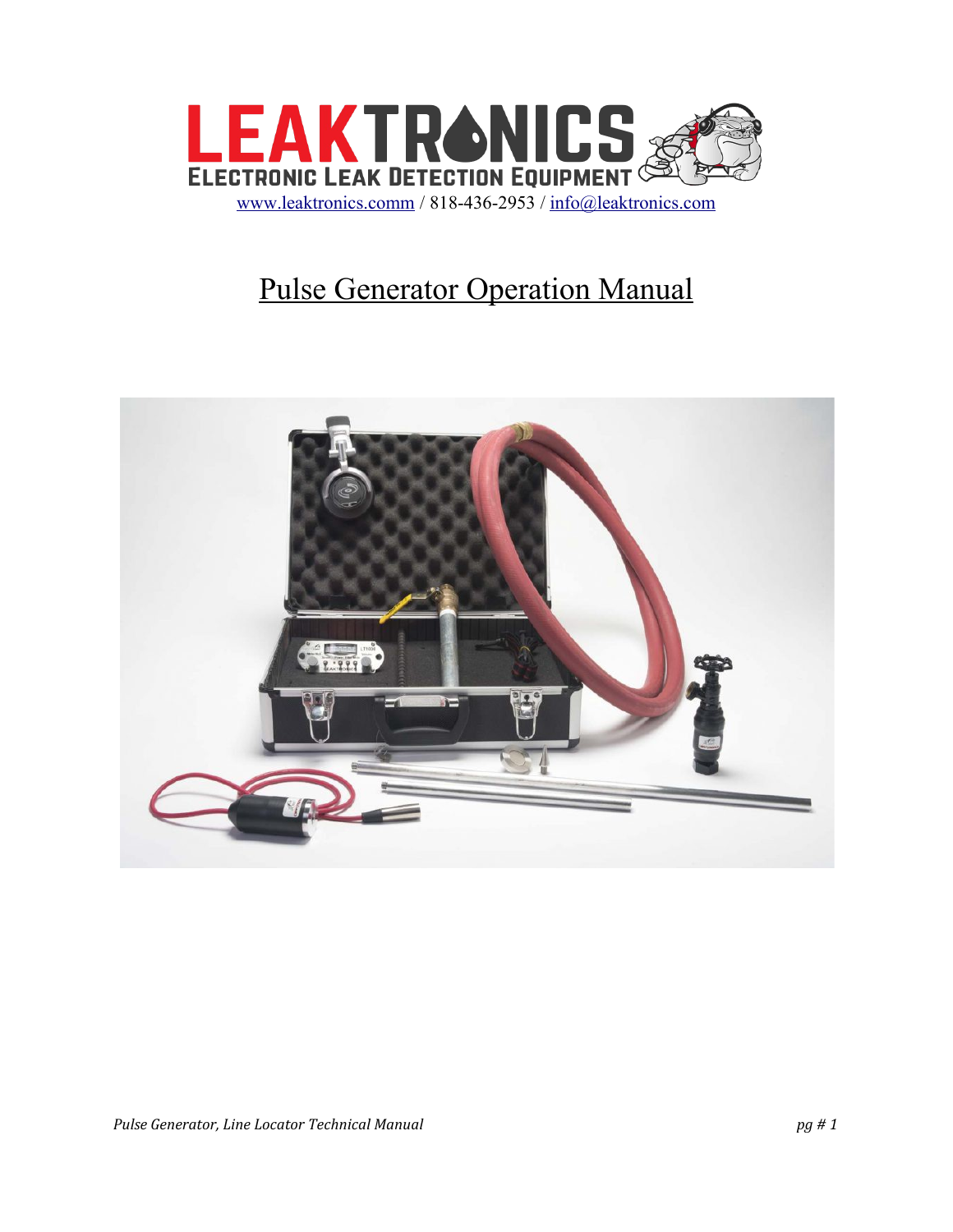

## Pulse Generator Components

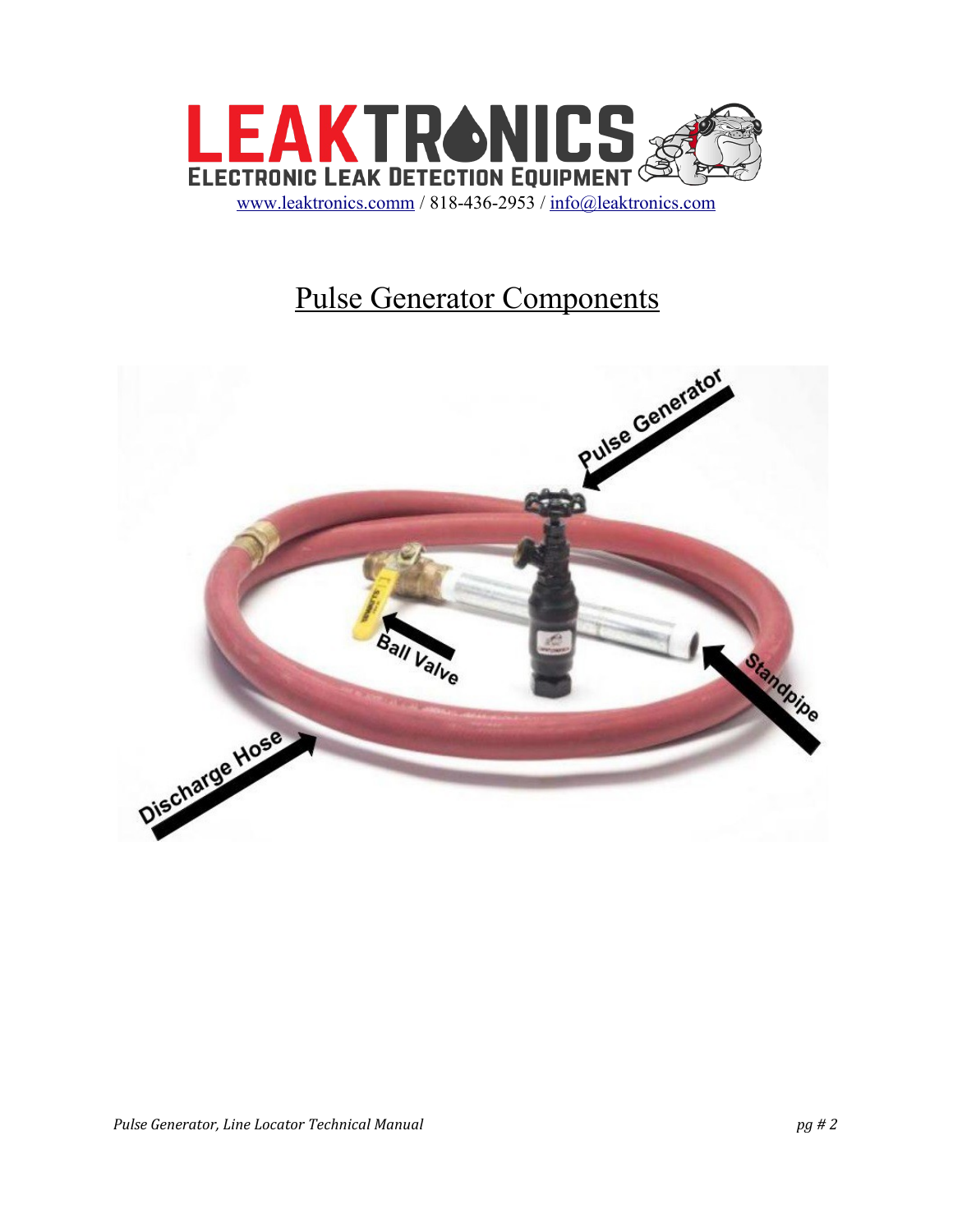

It is important to check the water pressure making sure it is above 35 P.S.I, before attempting to locate any line. Prior to using The Pulse Generator, any water line accessory (hot water heater, filtration system, softener, solar, etc.) plumbed into line to be located should be either turned off, bypassed, isolated or removed.

1. The Pulse Generator can be connected at hose bibs, sprinkler heads, water meter bases, fire hydrants, and other water sources. Always flush any water containing rust or solid debris before connecting the pulse generator.

2. All Pulse Generator kits come with a ten-foot drain hose that must always be connected for the device to work properly. The end of the hose should be secured to prevent it from moving around abruptly.

3. It is always best to use the  $\frac{3}{4}$  inch standpipe and valve assembly that is included in the Pulse Generator kit. Using all components in the kit is imperative for all applications.

4. Caution: before connecting your Pulse Generator, it is important that you isolate the line being traced from other main lines. This can usually be done by closing valves, or physically separating the lines being tested from other main lines.